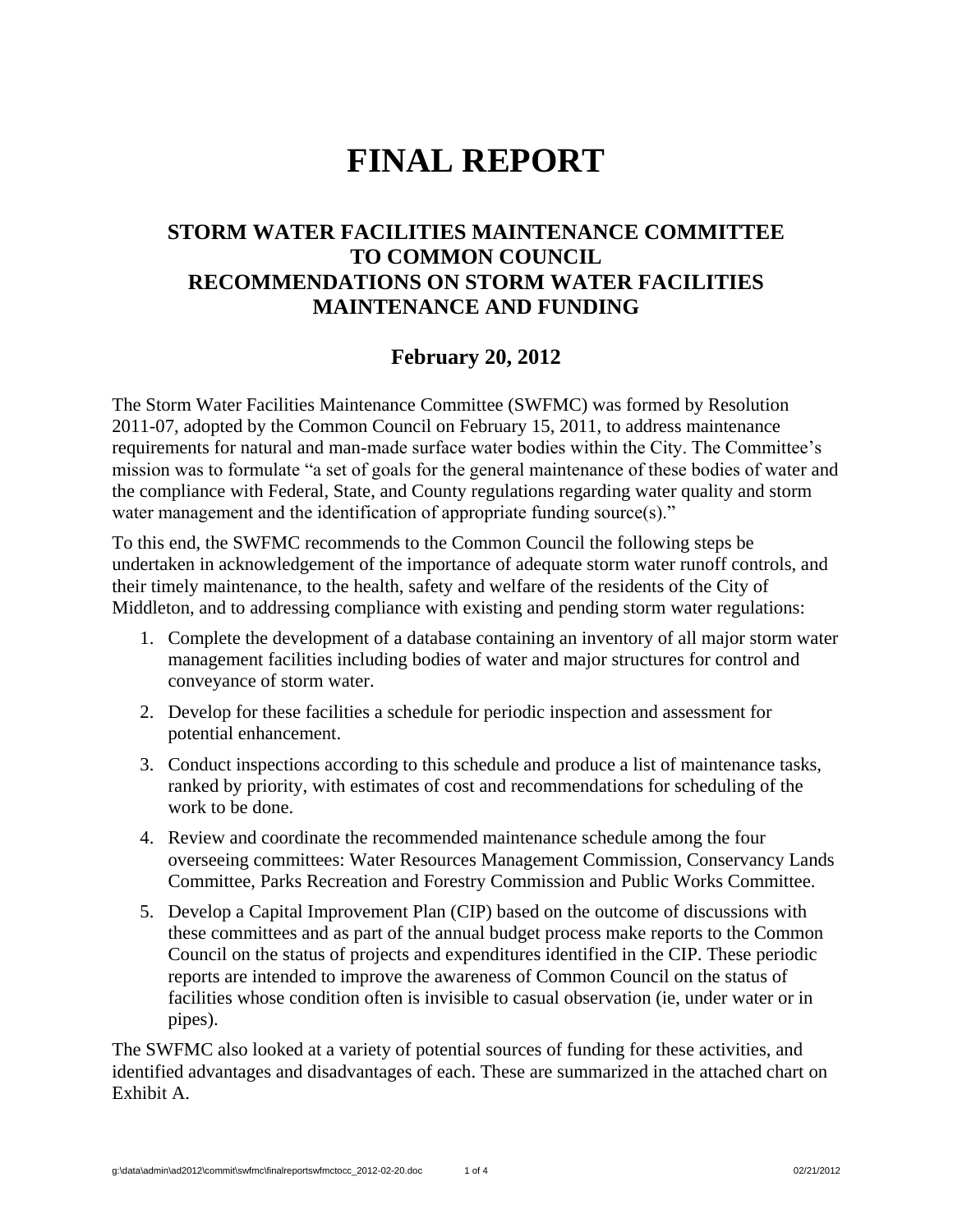Following an evaluation of these funding sources, the SWFMC hereby makes the following recommendation to the Common Council:

- 1. In order to provide a consistent source of revenue dedicated and restricted to only storm water issues in the City, create a Storm Water Utility with a small equivalent residential unit cost (\$8 to \$10 per household per year) to fund major storm water management facilities maintenance projects (e.g. dredging of detention ponds, stream bank stabilization, or outfall or conveyance structure repair exceeding \$50,000).
- 2. Restrict and dedicate Fund 418 with its annual fee from ATC for exclusive use for storm water facilities maintenance to augment the revenue from the storm water utility.
- 3. Continue to fund routine and minor maintenance and repairs (e.g. street sweeping, inlet cleaning, ditch repair) from the Operating Budget.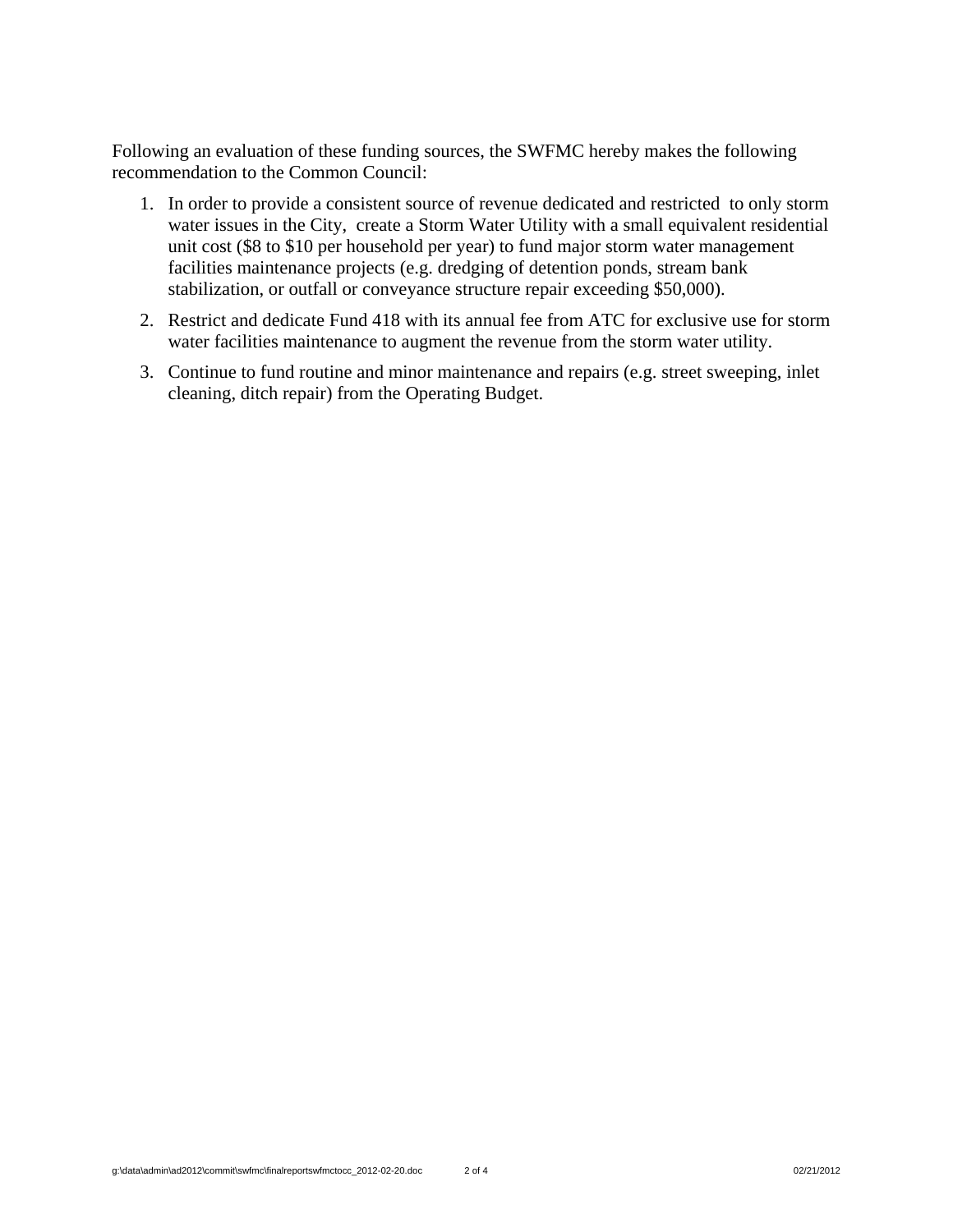## **EXHIBIT A**

### **STORM WATER FACILITIES MAINTENANCE – EVALUATION OF FUNDING ALTERNATIVES**

| <b>FUNDING SOURCE</b>        | <b>PROS</b>                                                                                                                                                                                                                                                                                  | <b>CONS</b>                                                                                                                                                                                                          | <b>RECOMMENDATION</b>                                                                                                                                                                                                                                                                        |
|------------------------------|----------------------------------------------------------------------------------------------------------------------------------------------------------------------------------------------------------------------------------------------------------------------------------------------|----------------------------------------------------------------------------------------------------------------------------------------------------------------------------------------------------------------------|----------------------------------------------------------------------------------------------------------------------------------------------------------------------------------------------------------------------------------------------------------------------------------------------|
| Fees In Lieu of<br>Detention | Funds are available                                                                                                                                                                                                                                                                          | Monies were collected to fund new projects, as opposed to<br>maintenance projects;<br>Source for such fees is diminishing, not a long-term solution.                                                                 | Use exclusively for new facilities<br>(studies, design, construction).<br>Do not use for maintenance.                                                                                                                                                                                        |
| TIF                          | None.                                                                                                                                                                                                                                                                                        | Generally can't be used for maintenance of existing facilities;<br>Even if it were allowed, TIF has fixed length life and does not<br>provide a perpetual funding source.                                            | Do not consider as a funding<br>source for maintenance.                                                                                                                                                                                                                                      |
| <b>Special Assessments</b>   | Cost is paid by users of facilities to be<br>maintained.                                                                                                                                                                                                                                     | Additional overhead of staff time;<br>May be difficult to define assessment district;<br>Unpopular;<br>Hits some property owners with relatively large bill.                                                         | Consider using in special<br>circumstances only (e.g. where<br>damage can clearly be traced to a<br>source property or neighborhood,<br>especially if damage was result of<br>negligence).                                                                                                   |
| <b>Storm Water Utility</b>   | Provides dedicated funding source;<br>Equitably distributes cost to the<br>generators of runoff;<br>Small annual cost for typical household;<br>Many communities in the area and<br>nationwide have a storm water utility,<br>making it more widely accepted as a cost<br>of doing business. | Can be seen as a non-tax tax;<br>As a fee, it is not deductible from income tax;<br>Will affect some properties with a significant annual cost.                                                                      | Create a storm water utility in<br>2012 to be implemented no later<br>than 2013, with a low Equivalent<br>Residential Unit (ERU) cost (say, \$8<br>to \$10 per household), and a<br>simplified method for assignment<br>of ERU to non-residential so as to<br>minimize administrative costs. |
| Fund 418 (ATC)               | Potential steady source of revenue                                                                                                                                                                                                                                                           | Does not have a sustainable long-term source of funding;<br>Available funds could be appropriated for other uses.                                                                                                    | Use funds, if/when available.                                                                                                                                                                                                                                                                |
| <b>General Fund</b>          | Funds derived from general taxing<br>source;<br>Since there are no restrictions on use,<br>could be additional funding source in any<br>given year.                                                                                                                                          | Competes annually with other budget items;<br>Not a reliable source;<br>In dry years, easy to forget importance of storm water facility<br>maintenance.                                                              | Consider using as needed to<br>augment other funding sources.                                                                                                                                                                                                                                |
| <b>Capital Borrowing</b>     | Annual capital borrowing program could<br>be expanded to include funds dedicated<br>to storm water projects.                                                                                                                                                                                 | Competes annually with other budget items;<br>Not a reliable source;<br>In dry years, easy to forget importance of storm water facility<br>maintenance;<br>Interest cost adds to the burden of the Operating Budget. | Consider using as needed to<br>augment other funding sources.                                                                                                                                                                                                                                |